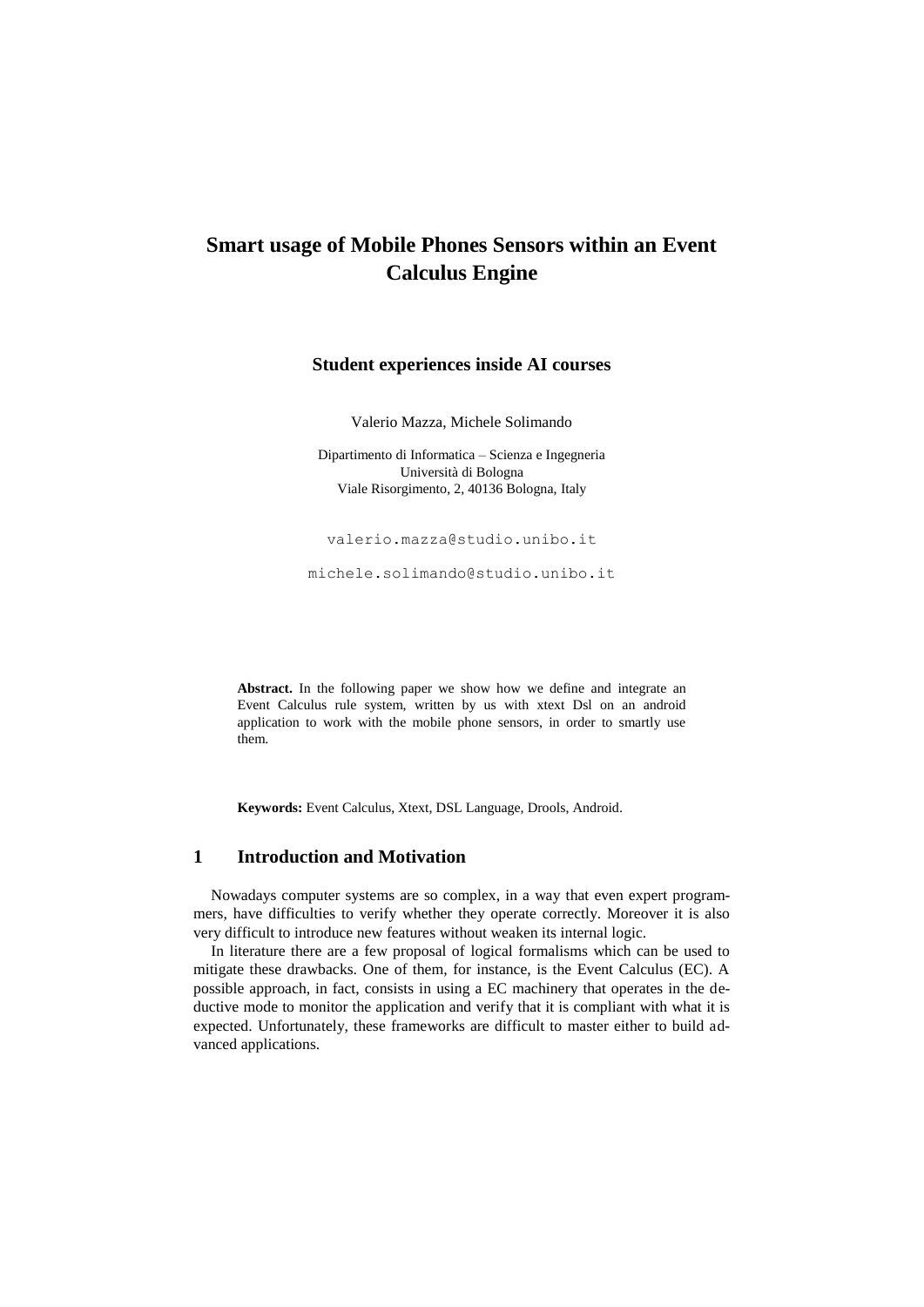The goal of this Paper, is to present a framework based on EC with a twofold purpose. On one side we have developed in Xtext<sup>1</sup> an Integrated Development Environment (IDE) to allow a domain expert to express a problem in terms of EC concepts. We chose Xtext/Xtend because is a statically typed functional and object-orient language. It automatically compiles to readable Java code. We will describe this process properly in the next chapters. On the other side we have defined a procedure that automatically converts the given problem into an Android application<sup>2</sup> which uses a Drools<sup>3</sup> implementation of Event Calculus.

Consequently thanks to such a integrated system, a user with any level of understanding, can leverage the complexity of defining an EC problem and automatically build an Android application around it. In particular we show a case study in medical rehabilitation that demonstrates the potential of this approach.

This paper is organized as follows: in the follow section we present the framework with the tools and the components of interest that we used. The third section shows the potential of the system developed, taking as example a medical study case. The last section illustrates the objective we have reached, our system limits and future developments.

# **2 Framework**

We briefly describe the tools and components of our framework in order to understand them.

### **2.1 Event Calculus**

It is a logical formalism introduced by Kowalski and Sergot in 1986. There are many different version with varying degrees of expressiveness and efficiency. In this work we use the multivalued reactive variant (most efficient), Drools based, already presented in [1]. This particular version allows you to use any real value, instead of only Boolean value, to represent the magnitudes of the domain.

This formalism owes his fortune to the logical correctness and simplicity. In fact, it is based on two concepts only: the Event that is the notification of an action occurred in the considered domain in a specific time instant; and the Fluent that is single measurable aspects of the domain that can change over time. The EC formalism is completed by other axioms to report the relation between Event and Fluent. For more details see [1].

l

<sup>1</sup> http://www.eclipse.org/Xtext

<sup>2</sup> http://developer.android.com/index.html

<sup>3</sup> http://www.jboss.org/drools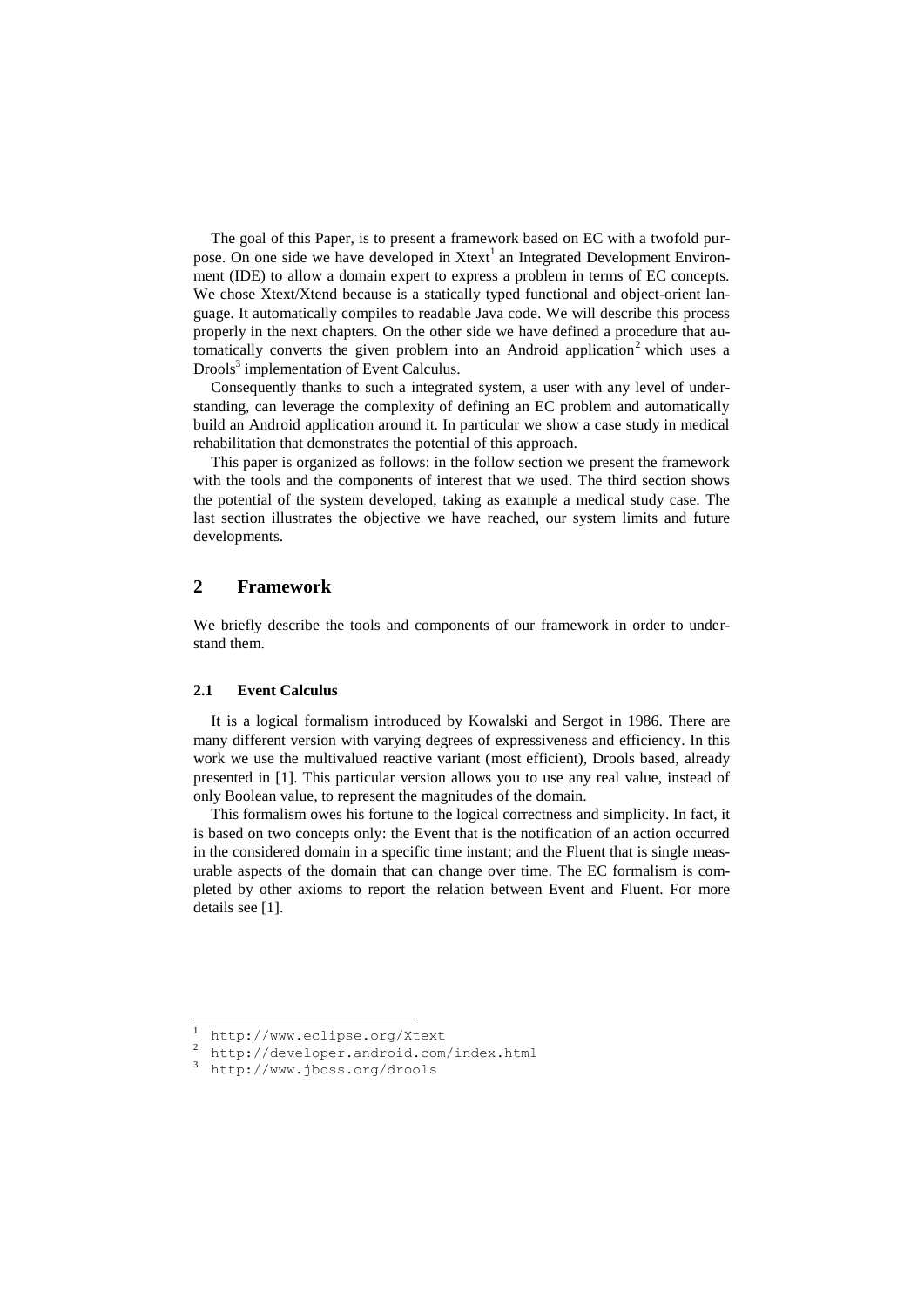#### **2.2 Drools and ECA-rules**

Production rules are one the most common way to represent knowledge in many areas of Artificial Intelligence (AI). Drool is a Production Rule System that use the Modus Ponens (MP) as rule of inference. In this type of reasoning formally if one proposition P implies a second proposition Q and P is true, it concludes that Q is also true. Rules in PRSs are called instead productions and they primarily express some behaviour that transforms the available information about the domain in new information.

Drools consists of many components: a Production Memory that contains all the productions; a Working Memory that contains information about the current state of the system, the knowledge and the assertions; an Agenda that contains all the activations of all productions. The first action taken by PRS is the pattern matching, that is to build a network of constraints. The algorithm used is RETE algorithm. This algorithm filters the domain knowledge to identify the set of data that satisfies the preconditions of some productions. The active productions are passed to the Agenda. Last task of the PRS is the execution of the actions.

The RETE algorithm can handle the ECA-rules (Event Condition Action) [2]. The ECA-rules consists of three parts: an Event that triggers the invocation of the rule and, if the Condition is satisfied, provoke the Action, a set of updates to the system.

#### **2.3 Domain Specific Language and Xtext**

A General Purpose Languages (GPLs) are designed to address a wide variety of application domains, while Domain Specific Languages (DSLs) do not aim to solve every problem in every domain, but focus on a specific restricted one in order to solve problems inside it in a better way than a GPL language would do.

Our approach exploits Xtext capabilities to define a DSL language for EC which can be used by Xtext itself to guide the automatic conversion of any problem into a working application built with a GPL, namely Drools. In addition, the Xtext framework conveniently provides a mechanism to build an IDE for the given DSL language with no additional efforts. Therefore the resulting tool allows to simplify the expression of EC concepts while taking care of the translation of them toward the chosen DSL.

Our language is essentially intuitive because it is similar to the way in which the humans represent knowledge and is readable because the syntax of the rules appears like the spoken language understandable by all.

#### **2.4 Android**

Android is a Linux-based operating system designed for mobile devices such as smartphones and tablet computers.

While creating a standard android application, building up a logic to use the phone sensors (and not just them) can be tricky, and not easily maintainable. When you start having several different patterns of behavior to observe, the complexity of the soft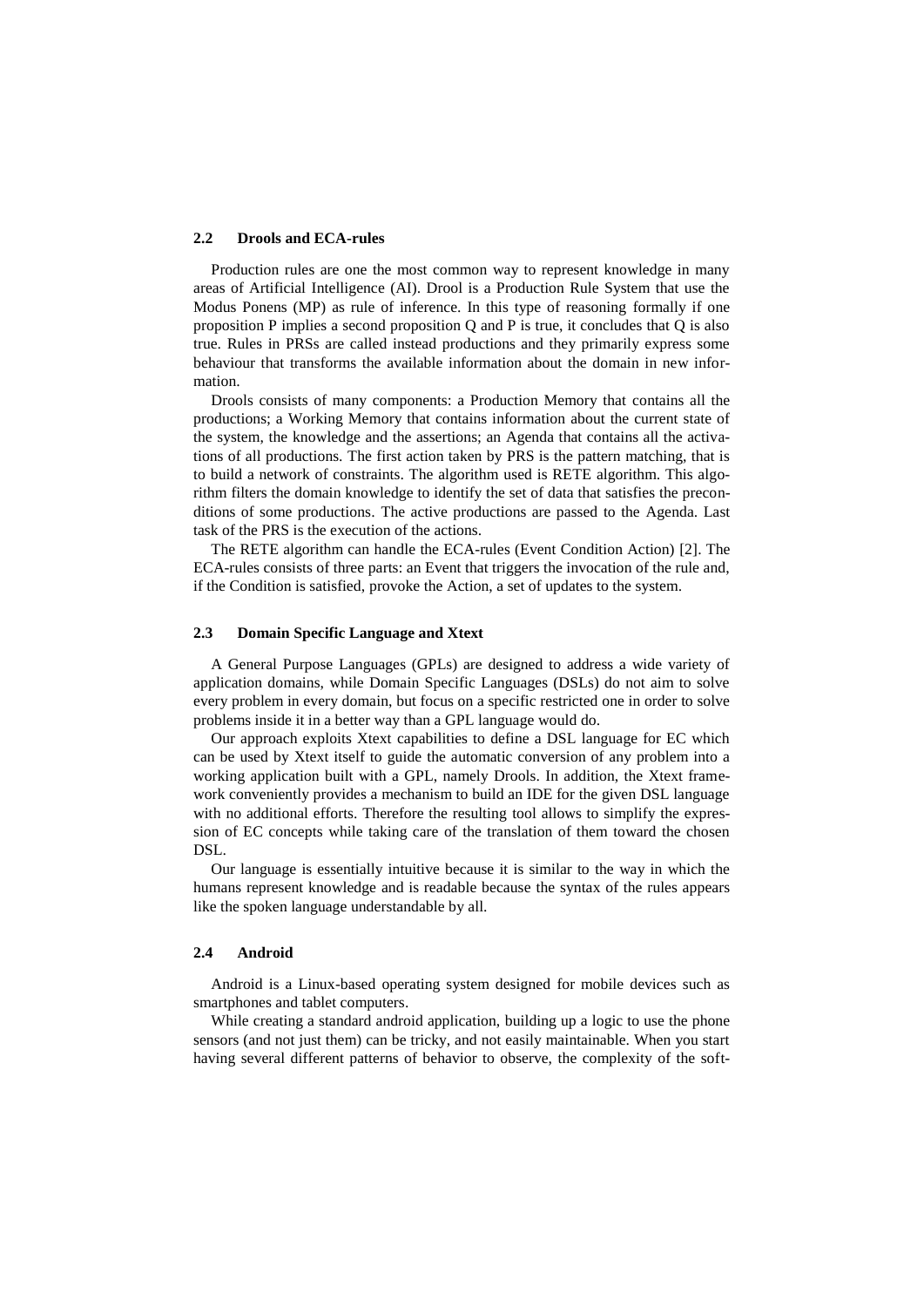ware increase sensibly. With our Event based language it takes less to create a fully working logic, and it separates the two part of the application, making it cleaner and less complex.

# **3 Case Study**

The designed system shows its potential in our case study. We used our DSL to assist doctors in tasks that involved physical effort, such as rehabilitation in physiotherapy. Our goal is to present how different type of users can take advantage of our development environment to simplify their everyday jobs, both doctors and patients.

As we all know, in the last decades, life expectation is getting longer, causing bad outcomes such as medical complications in the older age segment. Specifically, the problems due to reduced joint mobility are particularly insidious because they seriously affect the quality of elderly life style.

We have formulated an EC problem to provide suggestions and incitements to the patient, that are based on the performance during the exercises assigned from a physiotherapist. The suggestions are notified through a simple Android application. The innovation is, thanks to the powerful DSL implemented and the intrinsic logic of the EC, that the physiotherapist will be able to sketch the important characteristic of the particular exercise. He will also have the possibility to create a new one, or modify a given one, without the action of an IT engineer.

Let us see how the tools we presented before can help us to reach our goal.

### **3.1 Workflow**

In the figure 1 we show the entire workflow of the system. In the figure there are two types of users: the physical therapist, expert user of the system, and the patient, passive user.



**Fig. 1.** Workflow

In the first place the Physiotherapist has to express an EC problem throughout the editor built in the Xtext generated IDE as shown in figure 2. In this case the user of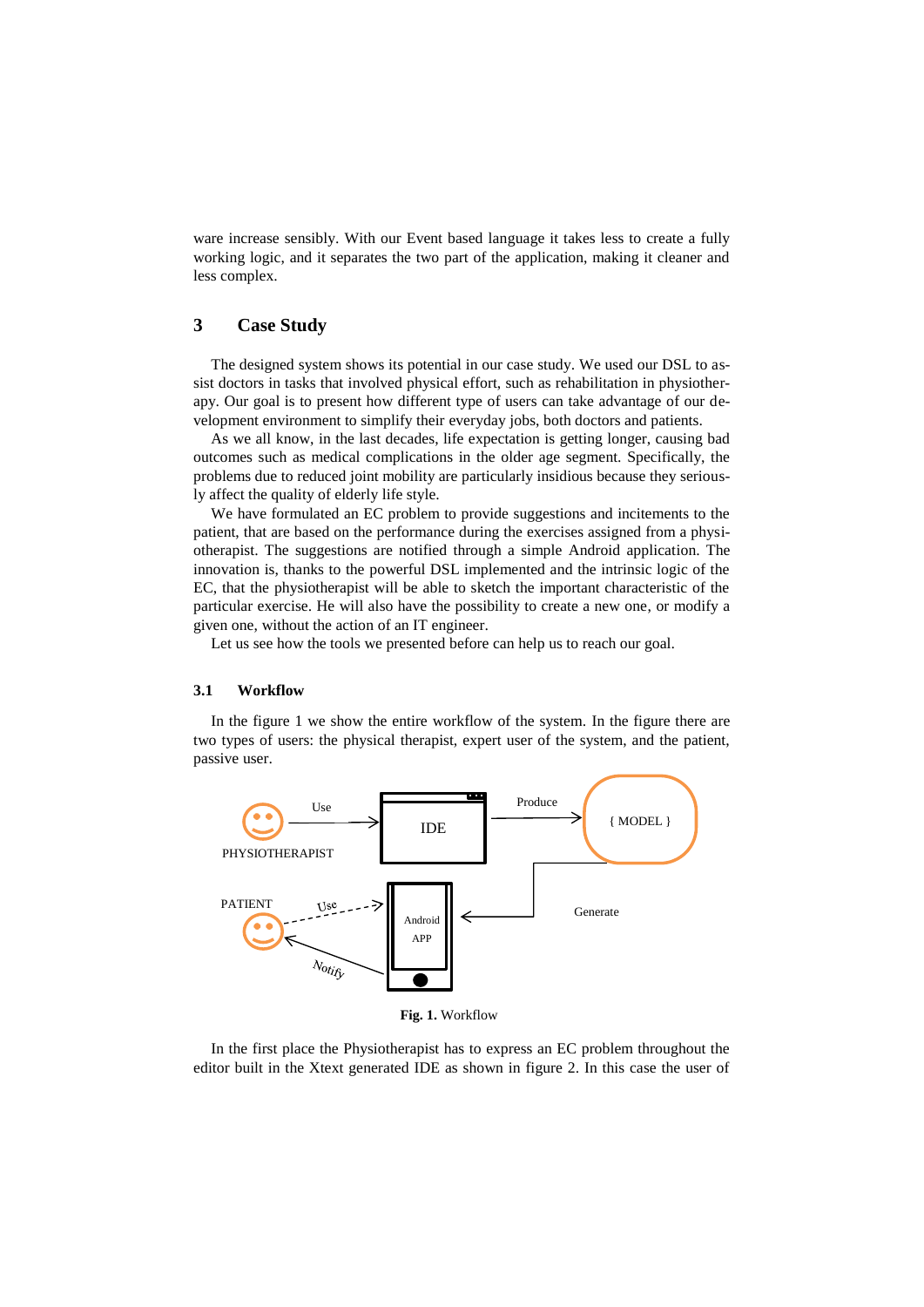our system is the physiotherapist, who will have in hand a series of Events which map the smartphone sensor to the EC world.

| *eventCalculusExample.ddsl <sup>33</sup><br>on Run(meters) set<br>Text message to 1 if meters>100,<br>Text message to 2 if meters<=100,<br>Run complete to 1;<br>on Stand_up (repetitions) set Message_on_screen to 1 if R<br><b>CO</b> | 人名<br><b>ISS</b>                                                                                                      | 운 Outline ※<br>▲ <sup>12</sup> eventCalculusExamp<br>- <sub>■</sub> <unnamed><br/><math>- 12</math> Run<br/><sup>12</sup> meters</unnamed>        |  |
|-----------------------------------------------------------------------------------------------------------------------------------------------------------------------------------------------------------------------------------------|-----------------------------------------------------------------------------------------------------------------------|---------------------------------------------------------------------------------------------------------------------------------------------------|--|
| <b>Fluent Run complete</b><br>Press 'F2' for focus                                                                                                                                                                                      | Run complete<br><b>E</b> repetitions<br>$121 -$<br>理%<br><b>THE R</b><br>$12 +$<br>re,<br>理。<br>E<br>理:<br>m <<br>暖<= | message<br>$\overline{\phantom{a}}$<br>message<br>complete<br>nnamed><br>hed<br>≡<br>$\mathbf{u}$<br>betitions<br>age_on_sc<br>nnamed><br>nnamed> |  |

**Fig. 2.** IDE Editor where the Physiotherapist inserts his Event Calculus rules.

Consequently the physiotherapist will know exactly when a given Event that represents, for istance the accelerometer behavior, is thrown, the Event will map a specific pattern of movement, rather than standing or sitting. The system establishes a correspondence between fluents and interface elements, giving the possibility to the physiotherapist to decide how the application shows its notification of the thrown events.

When the Physiotherapist is satisfied with the model (an example is presented in next paragraph), he may request its conversion into an Android application. The conversion is performed through additional buttons introduced in the IDE, as shown in figure 3.

The application will monitor the behavior of the patient acting accordingly as indicated by the logic defined by the physiotherapist.

| File Edit Navigate Search Project Run Event Calculus Menu Window Help |  |  |  |
|-----------------------------------------------------------------------|--|--|--|
| IS - RRO O & X + 0 - 0 - 8 - 8 0 - 8 4 - 8 - 8 - 0 - 0                |  |  |  |

**Fig. 3.** Custom IDE menus and buttons

In the end, the Physiotherapist, by connecting the patient smartphone to his PC, will install the App directly into it.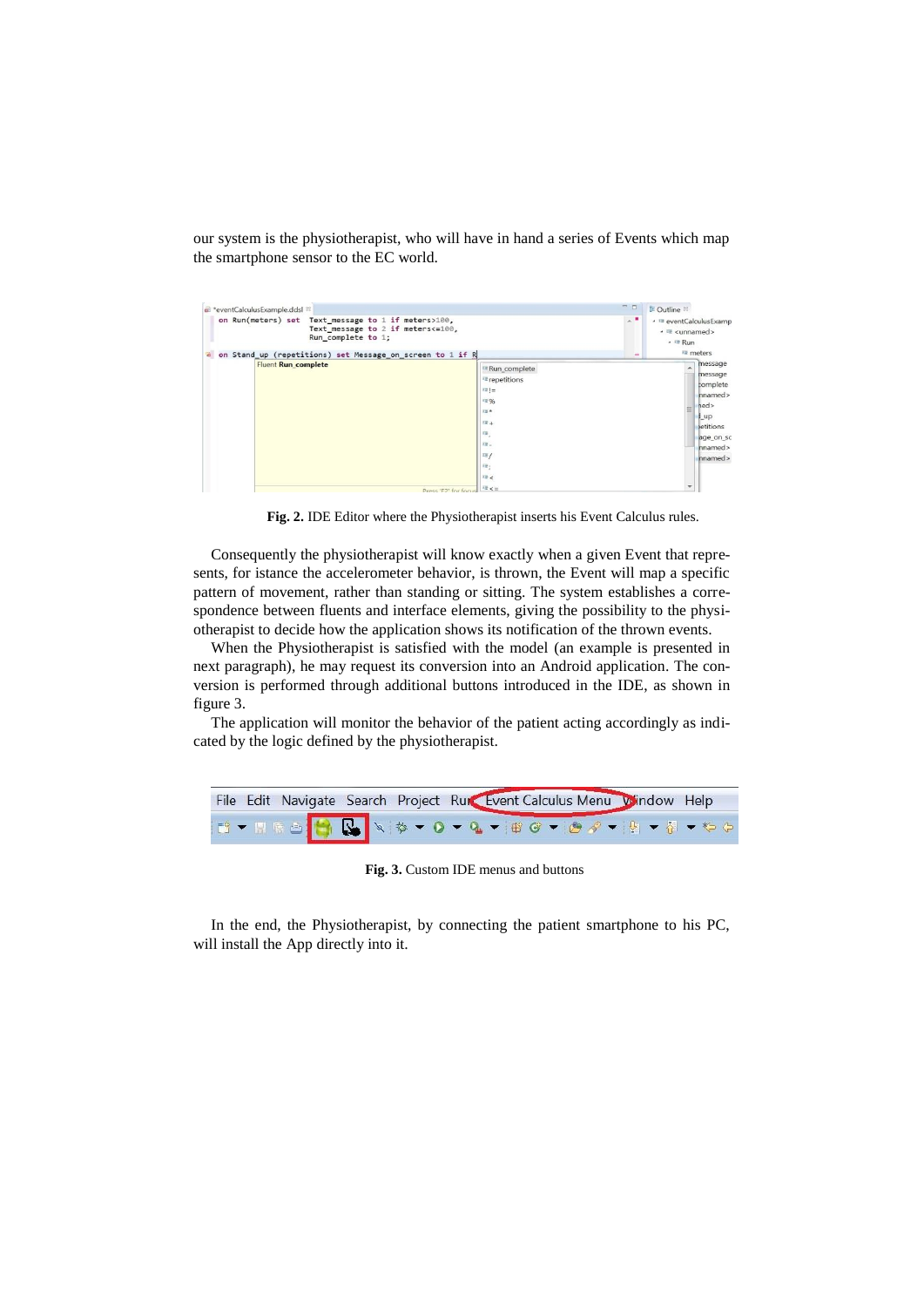#### **3.2 Example**

In the following listing we present a basic EC problem consisting of simply movement exercises.

```
on Run(meters) set
      Text_message to "SUPER" if meters>100, 
      Text_message to "GO-GO" if meters<=100, 
      Run_complete to 1;
on Stand_up(repetitions) set
      Message_on_screen to "Exercise Completed" if
             ((Run_complete == 1) AND (repetitions>10)),
      Message_on_screen to "Restart Exercise" if
             Run_complete == 0;
on SitDown(time) set
      Message_on_screen in (now+1000) to "Are you OK?" if
             time > 10000,
      Button on screen1 to "YES, I'm OK" if
             Message_on_screen == "Are you OK?".
      Button_on_screen2 to "NO, I'm sick" if
             Message on screen == "Are you OK?";
on Press_button_on_screen2 set Call_Doctor to "URGENT";
```
**Listing 1.** Rehabilitation exercises synthesized into a EC problem.

With these few rules, we want to show that it is possible to provide information to the EC mechanism by passing parameters along with the event notification. Also note that, for each fluent, is possible to explicit an expression that, when evaluated, provides the value to be attributed to the fluent.

The notifications are represented by strings that may have a numeric identifier. For ease of exposition in this example we used the strings instead of numeric value.

# **4 Conclusion and future development**

The goal of realize an easy to approach language was met. The Editor as well is simple but efficient in the implementation of the rules created.

Our intention is to make something useful for the case of study we have. A limitation of the application is surely the narrowed freedom to use the smartphone features.